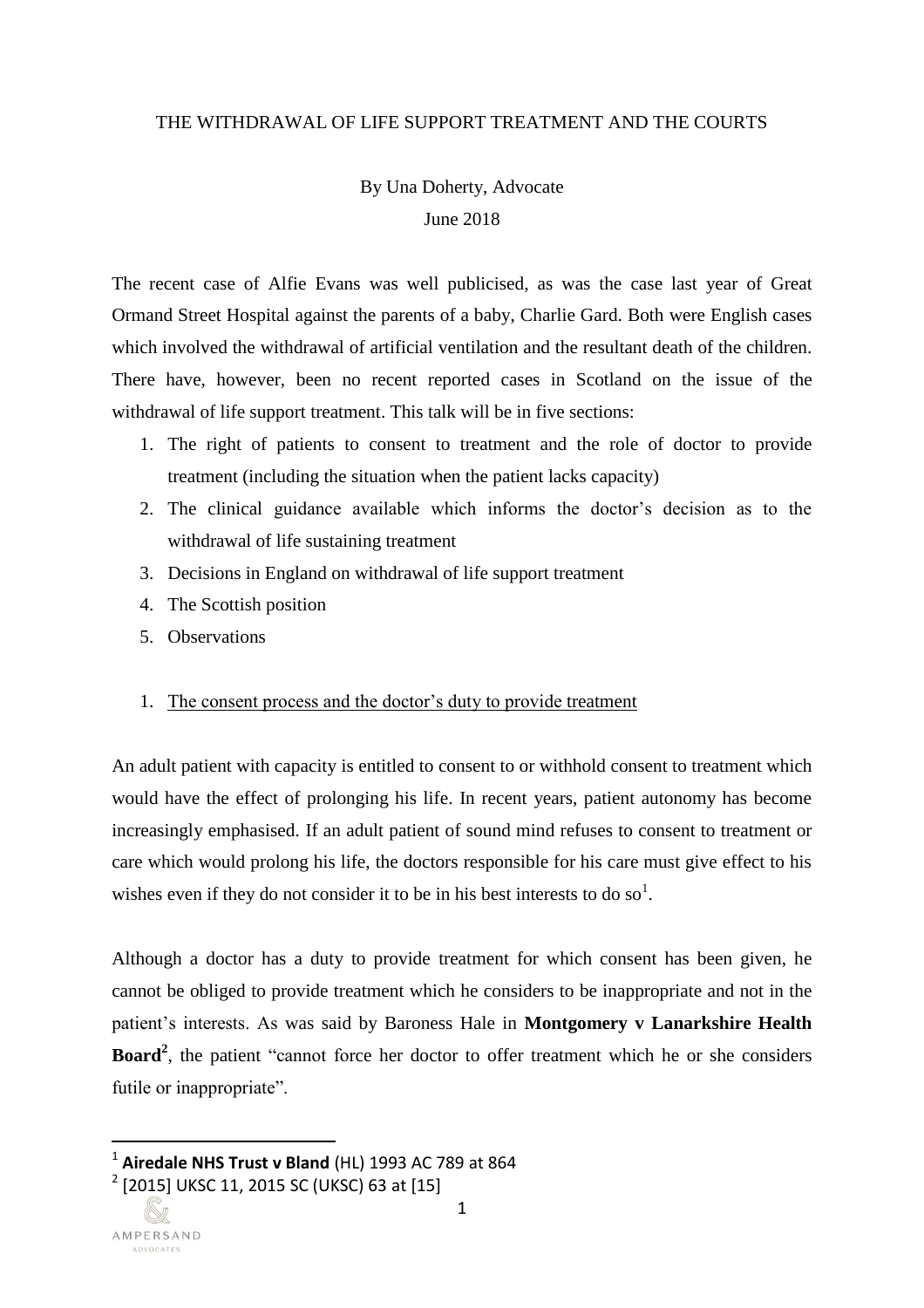When the patient is a child or an adult who lacks capacity, the position is more complicated. For a child, parents have parental responsibilities which include the right to consent to treatment on behalf of their child, provided the treatment is in the best interests of the child. When the patient is an adult who lacks capacity, he is unable to state whether or not he consents to treatment. The law provides that a doctor may lawfully treat such a patient if it is in the patient's best interests to receive that treatment<sup>3</sup>. In medical practice every day, best interests decisions are routinely made for terminally ill patients who have lost consciousness, for example in a short-lived terminal state of coma, in consultation with those close to the patient and without any recourse to the courts. Specific clinical guidance is given, however, in relation to patients who are in a prolonged disorder of consciousness as I will explain in this talk.

In England, the Mental Capacity Act 2005 provides for decisions being made on behalf of a person who lacks capacity, by persons other than the court. Section 4 sets out the "best interests" test to be applied, and section 5 sets out the circumstances in which a person would avoid liability for acts done in connection with the care or treatment of a person who lacked capacity. The Act does not stipulate that the best interests test has to be determined by the court in every or any particular types of case.

In Scotland the Adults with Incapacity (Scotland) Act 2000 applies. Part 5 of the Act makes provision for medical treatment and deals with issues of consent where the patient lacks capacity. It does not, however, deal expressly with withdrawal of treatment decisions. The view taken by the Mental Welfare Commission is that the Act does not expressly or implicitly deal with withdrawal of treatment decisions, although the issue is untested in the Scottish courts.

Where there is disagreement over the treatment to be given to or withdrawn from a patient who lacks capacity, recourse can be had to the courts. If court proceedings are raised by the health board, this will be to obtain the court's authority to the proposed provision or withdrawal of treatment. The court's decision will give reassurance to all parties. It will protect the health board from potential complains and claims. It will protect the doctors from

<sup>3</sup> **Airedale NHS Trust v Bland** (HL) 1993 AC 789 at 866-867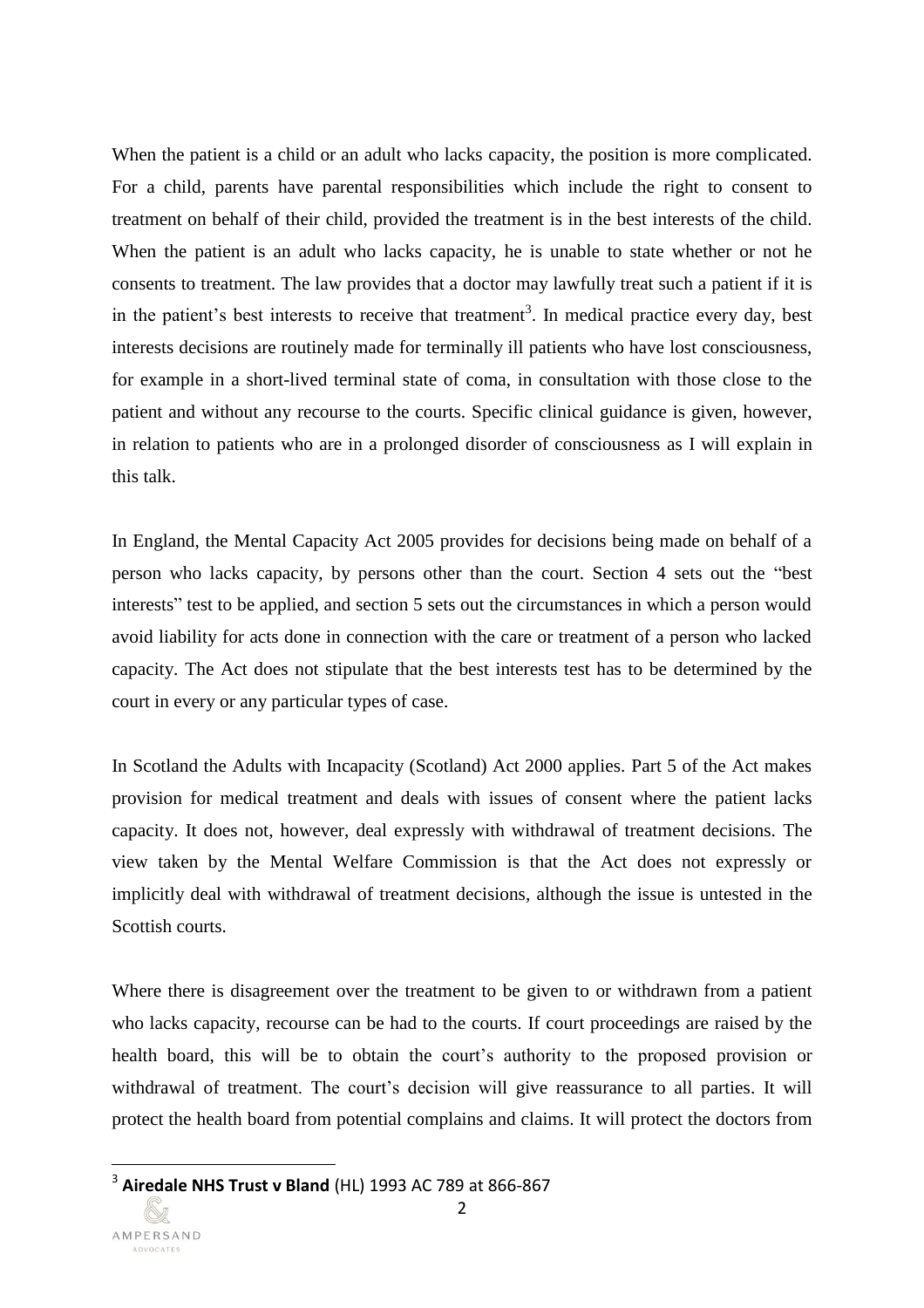potential complaints to the GMC, from potential civil claims and from potential criminal charges. This talk focuses on the withdrawal of treatment, but applications to court are also made for declarations that it is in the best interests of a patient to receive life support treatment when this is disputed<sup>4</sup>. Also, applications to withdraw treatment can be made by relatives rather than by the medical authority<sup>5</sup>.

# 2. Clinical guidance on withdrawal of treatment when the patient has a disorder of consciousness

The diagnosis of a disorder of consciousness is complex. These disorders include coma, vegetative state (VS) and minimally conscious state (MCS). It can be difficult accurately to determine which disorder of consciousness is suffered.

In 2013 the Royal College of Physicians (RCP) issued guidelines 'Prolonged disorders of consciousness: National clinical guidelines'<sup>6</sup> which updated existing guidelines and aimed to achieve a more consistent approach to the diagnosis and management of patients with prolonged disorders of consciousness including VS and MCS. A prolonged disorder of consciousness is one where the patient remains in "a state of wakefulness but absent or reduced awareness for more than 4 weeks". This may occur as a result of sudden onset acquired brain injury, advanced dementia or other chronic progressive neurodegenerative disorders. The requirements for assessment and monitoring are different in the context of a known deteriorating trajectory, and the primary focus of these guidelines is on sudden onset acquired brain injury.

The guidelines provide definitions and criteria for the diagnosis of VS and MCS. A patient in a VS is defined as being in a state of wakefulness without awareness in which there is

<sup>5</sup> A recent example is *Briggs v Briggs (No.2)* [2016] EWCOP 53, where the wife of a patient in a MCS applied for an order allowing the CANH keeping him alive to be withdrawn. The application was granted.



l

<sup>4</sup> A recent example is *Salford Royal NHS Foundation Trust v P* [2017] EWCOP 23, where the court applied for a declaration that it was in the best interests of a 72 year old to receive clinically assisted artificial nutrition and hydration. The patient's family disagreed; their position was that she would not have wanted to be kept alive. The Trust's application was refused.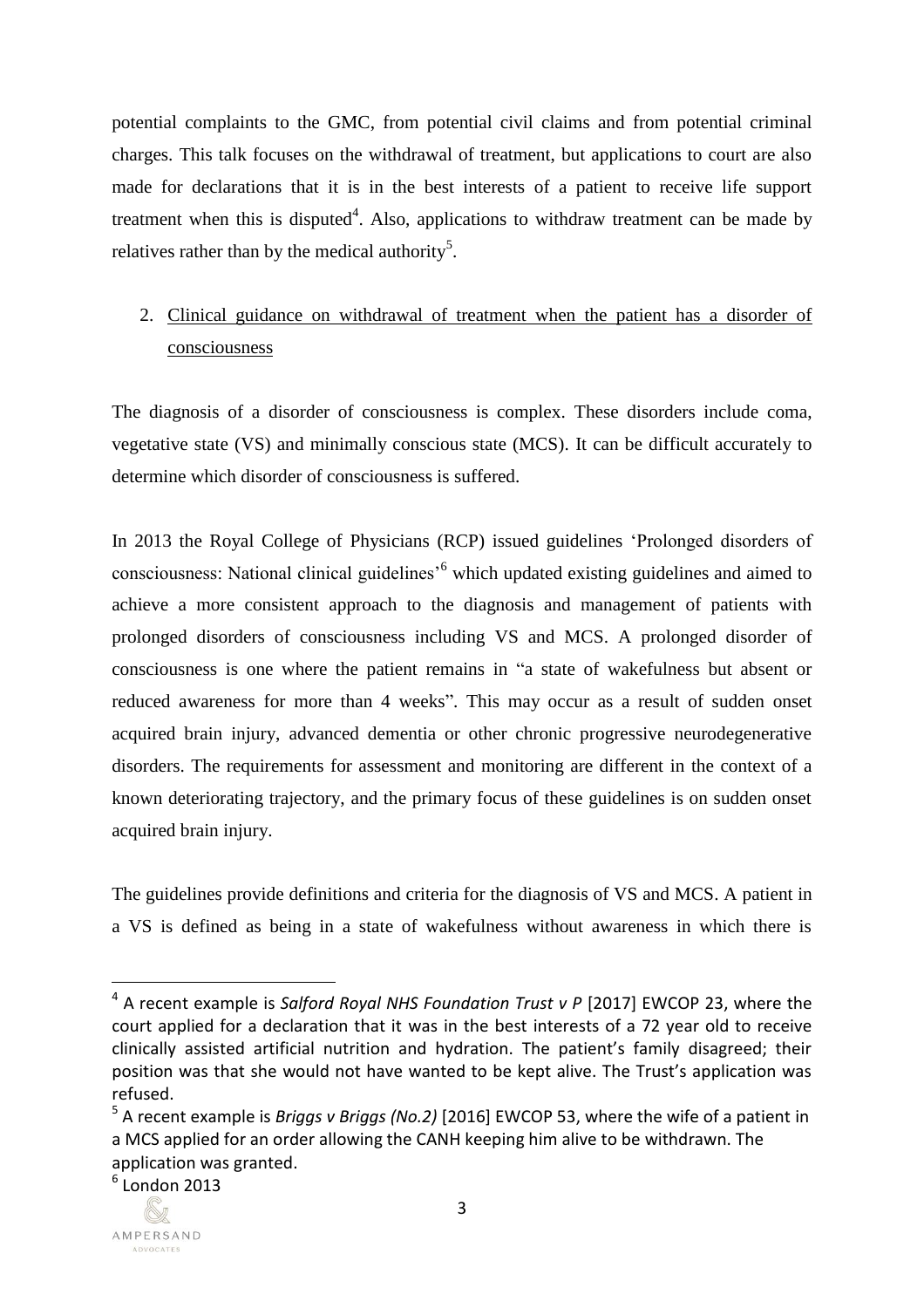preserved capacity for spontaneous or stimulus-induced arousal, evidenced by sleep-wake cycles and a range of reflexive and spontaneous behaviours. Essential criteria for the diagnosis of VS are the absence of evidence of

- awareness of self or environment or the ability to interact with others
- sustained purposeful or voluntary behaviours, either spontaneously or in response to visual, auditory, tactile or noxious stimuli
- $\bullet$  language, comprehension or meaningful expression.<sup>7</sup>

MCS is defined as a condition of severely altered consciousness in which minimal but definite behavioural evidence of self or environmental awareness is demonstrated.<sup>8</sup> For the diagnosis to be made, there must be limited but clearly discernible evidence of self or environmental awareness demonstrated on an inconsistent, but reproducible or sustained, basis by one or more of the following behaviours:

- following simple commands
- gestural or verbal 'yes/no' responses (regardless of accuracy)
- intelligible verbalisation (accepting inaccuracy due to specific speech or language deficits)
- purposeful or discriminating behaviour, including movements or affective behaviours that:

-occur in contingent relation to relevant environmental stimuli, and

-are not due to reflexive activity.

There is a broad spectrum of what amounts to minimal consciousness<sup>9</sup>.

A VS can be regarded as permanent (PVS) after six months where the VS arises from nontraumatic injury, or after one year following traumatic brain injury. Regardless of aetiology, a patient who has been in a continuing MCS for five years with no demonstrable trajectory for improvement may be classified as being in a permanent MCS, but may be classified as permanent in a shorter period in certain circumstances. Recovery from both permanent VS and permanent MCS is regarded as highly improbable.<sup>10</sup>

<sup>7</sup> Royal College of Physicians 'Prolonged Disorders of consciousness: National clinical guidelines' [London 2013] p3-4

 $^8$  ibid p3

<sup>&</sup>lt;sup>9</sup> ibid p6-7

 $10$  ibid p10-11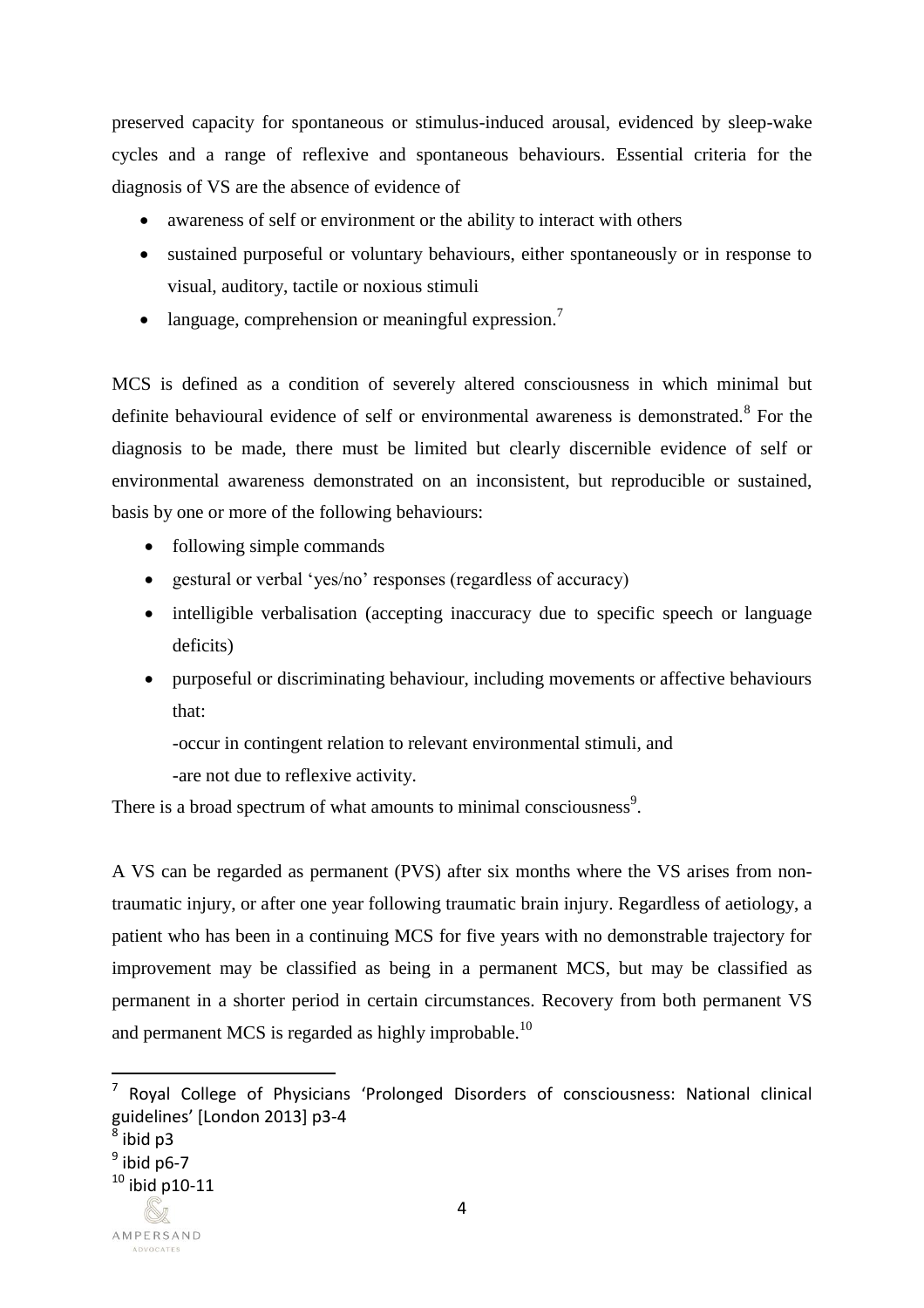The 2013 guidelines include sections on

- how clinicians should assess, diagnosis and monitor conditions of VS and MVS
- the care pathway from acute to longer term management
- end of life decisions based on the best interests of the patient, and applications to court.

As well as the RCP 2013 guidelines there is General Medical Council (GMC) guidance which remains current: 'Treatment and care towards the end of life: good practice in decision making<sup>'11</sup>. This guidance sets out the approach to be taken by the doctor in the case of a patient who lacks capacity. Although there is a presumption in favour of prolonging life, if the doctor considers that treatment would not be clinically appropriate and of overall benefit, he is not required to provide it, and this should be explained to the patient's legal proxy or other person involved in the decision making. In Scotland, there is a further guideline published in March 2013: 'Brain injury rehabilitation in adults: A national clinical guideline'<sup>12</sup>.

In December 2017, interim guidance for health professionals in England and Wales was published jointly by the GMC, the RCP and the British Medical Association (BMA), on decisions to withdraw clinically assisted nutrition and hydration (CANH) for patients in permanent VS or MCS following sudden- onset profound brain injury<sup>13</sup>. This interim guidance is supplementary to the existing guidance, and sets out the steps required for a detailed assessment to establish the patient's level of awareness and the prognosis, and the steps required for decisions to withdraw treatment.

3. Decisions in England

### (i) The requirement for court proceedings

<sup>13</sup> GMC/RCP/BMA '*Decisions to withdraw clinically-assisted nutrition and hydration (CANH) from patients in permanent vegetative state (PVS) or minimally conscious state (MCS) following sudden-onset profound injury' Interim guidance for health professionals in England and Wales* December 2017



<sup>&</sup>lt;sup>11</sup> Published in May 2010

<sup>&</sup>lt;sup>12</sup> Scottish Health Intercollegiate Network, SIGN 130 March 2013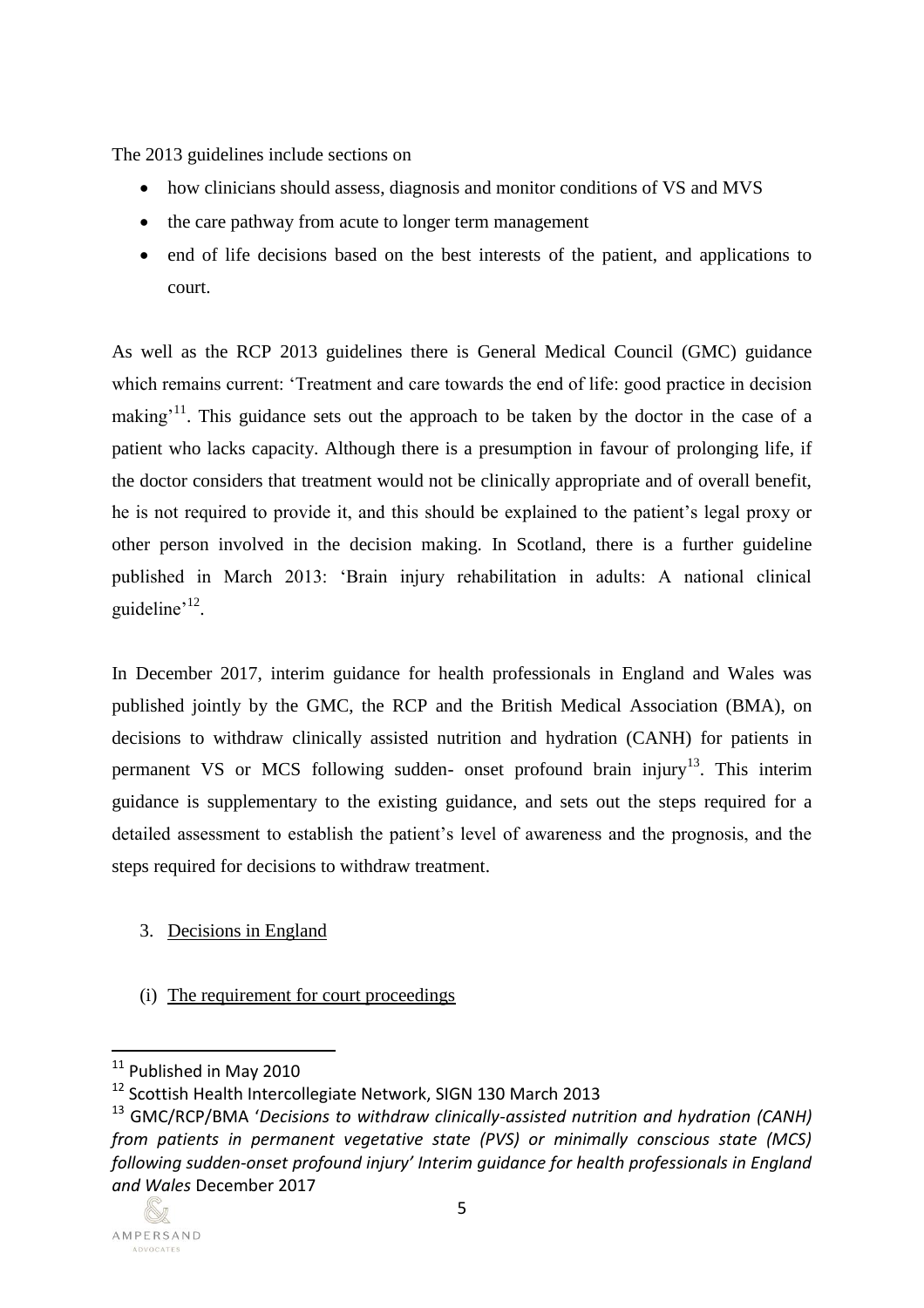In England and Wales, there is a Court of Protection created under the Mental Capacity Act 2005. This court has the power to decide if a person lacks capacity to make decisions, and to decide what actions to take in the person's best interests. Prior to this Court of Protection, there was a previous court governed by the Mental Health Act 1983, which formed part of the old Office of Public Guardian.

From 1993 until relatively recently, as a matter of practice in England and Wales all cases of proposed withdrawal or withholding of life sustaining treatment in relation to adults in a PVS or a MCS have been referred to the Court of Protection for it to consider whether the proposed order was justified or not.

This practice arose out of the House of Lords' decision of **Airedale NHS Trust v Bland**<sup>14</sup>, a case which involved a patient who had been in a PVS for more than two years following severe injury. The Trust responsible for the hospital where he was cared for sought a declaration from the court that it was lawful to discontinue all life sustaining treatment and medical treatment designed to keep him alive, in particular artificial feeding and antibiotics. The patient's family concurred with the application. The application was granted by the court. There was an appeal by the Official Solicitor to the Court of Appeal and then to the House of Lords. The House of Lords concluded that as a large body of informed and medical opinion was of the view that existence in PVS was not a benefit to the patient, the principle of the sanctity of life was not violated by ceasing to give medical treatment and care. There was no prospect of recovery and further treatment was futile. Lord Keith of Kinkell explained<sup>15</sup>:

*"Although this case falls to be decided by the law of England, it is of some comfort to observe that in other common law jurisdictions, particularly in the United States where there are many cases on the subject, the courts have with near unanimity concluded that it is not unlawful to discontinue medical treatment and care, including artificial feeding, of P.V.S. patients and others in similar conditions.* 

*The decision whether or not the continued treatment and care of a P.V.S. patient confers any benefit on him is essentially one for the practitioners in charge of his case. The question is whether any decision that it does not and that the treatment and care should therefore be discontinued should as a matter of routine be brought before the Family Division for endorsement or the reverse. The view taken by the President of the Family Division and the* 

 $^{14}$  1993 AC 789

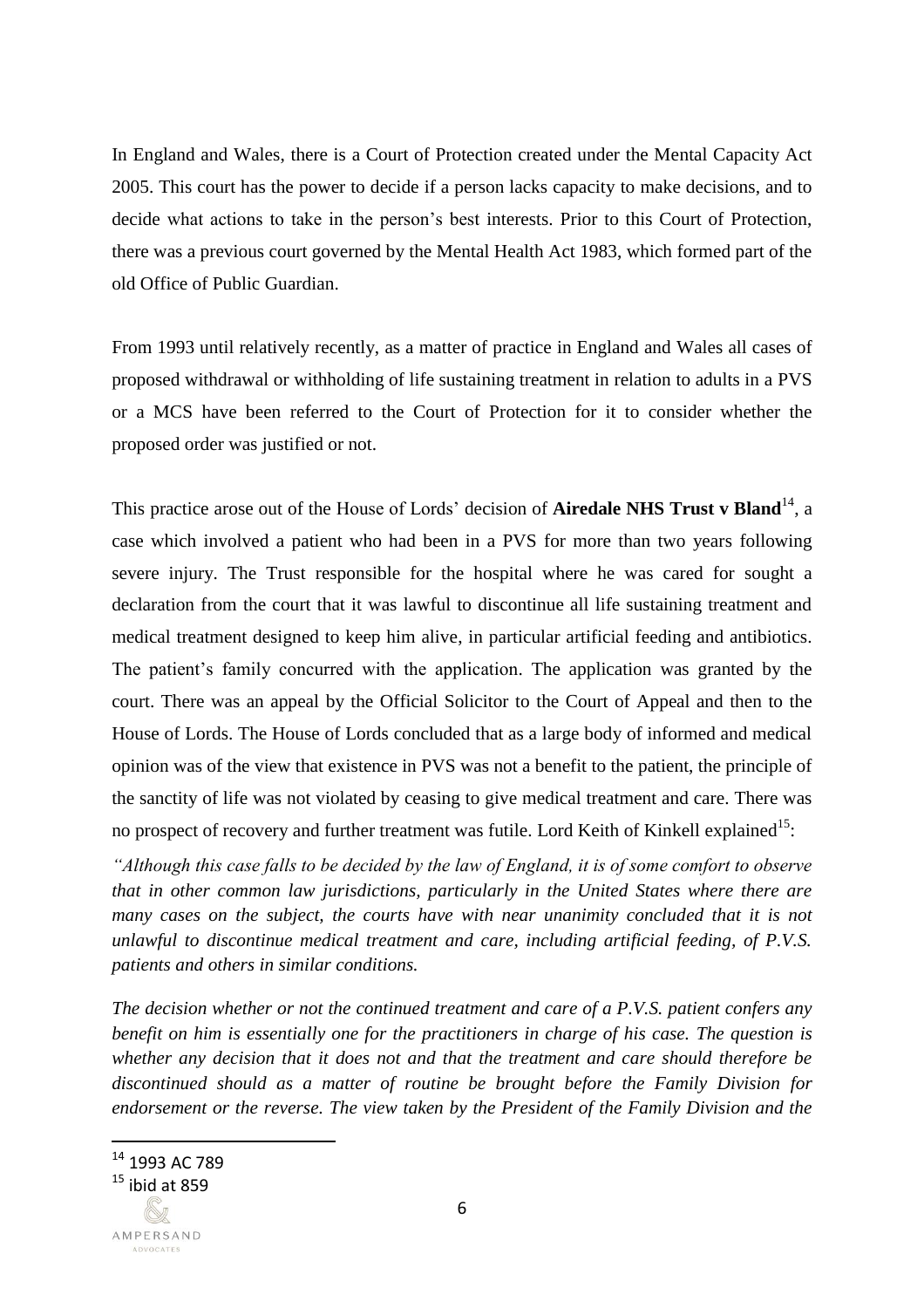*Court of Appeal was that it should, at least for the time being and until a body of experience and practice has been built up which might obviate the need for application in every case. As Sir Thomas Bingham M.R. said, this would be in the interests of the protection of patients, the protection of doctors, the reassurance of the patients' families and the reassurance of the public. I respectfully agree that these considerations render desirable the practice of application."* 

It has been suggested that the House of Lords may have decided on a routine review of all decisions to withdraw CANH from PVS patients because (1) this was the first time the courts had considered whether CANH was actually a form of medical treatment rather than a facet of basic care, and (2) with CANH the patient could have survived in his PVS for many years, but withdrawal would result in speedy death<sup>16</sup>.

As a result of this decision in 1993, until recently in England the courts have reviewed all cases of stopping feeding and hydration in patients with a prolonged disorder of consciousness. The Court of Protection issued a Practice Directive in 2007 updated in 2015 (PD9E), which provided that decisions about serious medical treatment, specifically including but not limited to the proposed withdrawal of artificial nutrition and hydration, from a person in a PVS or a MCS were to be brought before the court. This amounted to an extension of the need for court approval beyond the cases of PVS stipulated in **Airedale** to cases of MCS, even although practice directions do not create substantive legal obligations<sup>17</sup>.

The BMA, the RCP and the GMC all issued guidance that an application to the Court of Protection should be made in all cases where it was intended to withdraw CANH from patients in PVS or MSC following sudden onset profound brain injury. The guidance was specific to the withdrawal of CANH from those two categories of patients.

For many years, therefore, applications to the Court of Protection were made in these cases even when there was no disagreement or uncertainty about withdrawing treatment from the patient. There was growing concern over the rationale for this necessity to apply to court, not least because of the time, energy and cost involved in seeking a court declaration.

The position changed in 2017, when the court held that there was no legal requirement to

<sup>17</sup> *NHS Trust v Y (by his Litigation Friend)* [2017] EWHC 2866 (QB) at [33]



<sup>16</sup> English V, Sheather JC '*Withdrawing clinically assisted nutrition and hydration (CANH) in patients with prolonged disorders of consciousness: is there still a role for the courts?'*. J Med Ethics 2017 0:1-5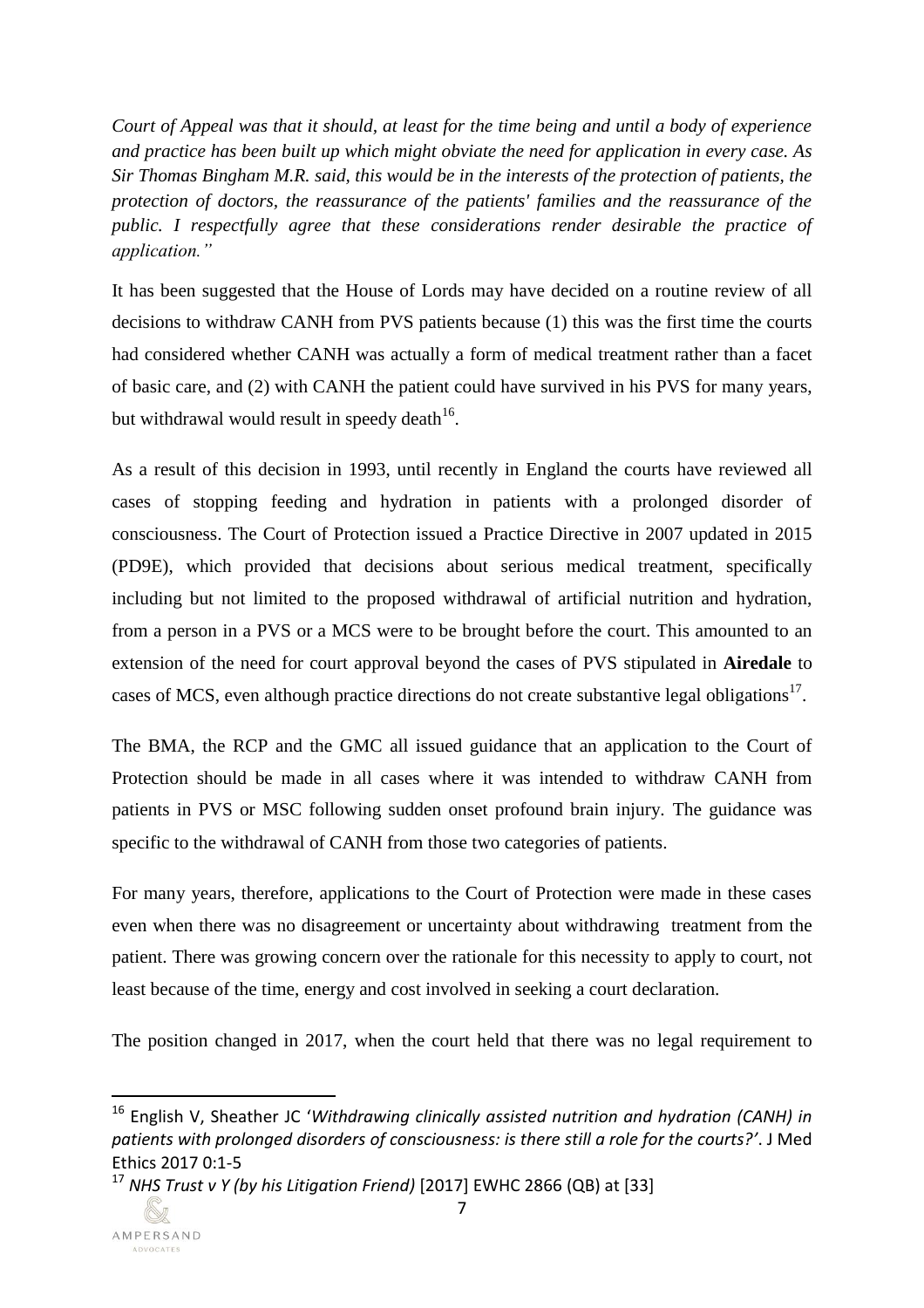seek a court order in these circumstances, rather it was just a matter of practice. In **M (Incapacitated Person): Withdrawal of Treatment<sup>18</sup>**, the Court of Protection was asked to determine if it would be in the best interests of a patient in a MCS not to continue to receive CANH with the result that she would die. The application was supported by her family, clinicians and by specialist opinion. The court was satisfied that it was not in the patient's best interests for her life to be continued by CANH. It stated that on the facts of the case there was no legal requirement for the decision to withdraw CANH to be taken by the court, where the clinicians have followed good medical practice, there was no dispute with the family of the patient who lacked capacity, and no other doubts or concerns.<sup>19</sup>

This view was followed in November 2017 by the Queen's Bench Division in **NHS Trust v Y (by his Litigation Friend)<sup>20</sup>** , where the court declared that it was not mandatory to seek the court's consent to the withdrawal of CANH from a patient who had a prolonged disorder of consciousness, where the clinical team and the patient's family were agreed that it was not in his best interests to continue to receive that treatment. The patient had suffered extensive brain damage as a result of severe hypoxia due to a cardiac arrest. It was highly improbable that he would re-emerge into consciousness. The Trust argued that there was no statutory or common law obligation to refer the decision to the court where there was no dispute as to the patient's best interests. The Official Solicitor, appointed to act on the patient's behalf and represent his best interests, argued that although there was no statutory obligation to bring the application before the court, there was a common law obligation to do so to ensure that his rights under ECHR Articles 2 and 6 were not infringed, and to provide independent scrutiny of the decision. The court rejected the Official Solicitor's argument. The Official Solicitor applied for permission to appeal directly to the Supreme Court, and that application was granted. The appeal was heard by the Supreme Court in February 2018 but no decision has yet been issued.

The Court of Protection's Practice Directive 9E was repealed on 1 December 2017. No comparable directive which relates to the withdrawal of treatment has been issued, and there is no indication that it is proposed to replace it. The interim guidance for health professionals in England and Wales published jointly in December 2017 by the GMC, the RCP and the BMA which I have already mentioned, advised that providing existing clinical guidance had

 $^{18}$  [2017] EWCOP 19

<sup>19</sup> [2017] EWCOP 19 at [37]- [38]

<sup>&</sup>lt;sup>20</sup> [2017] EWHC 2866 (QB)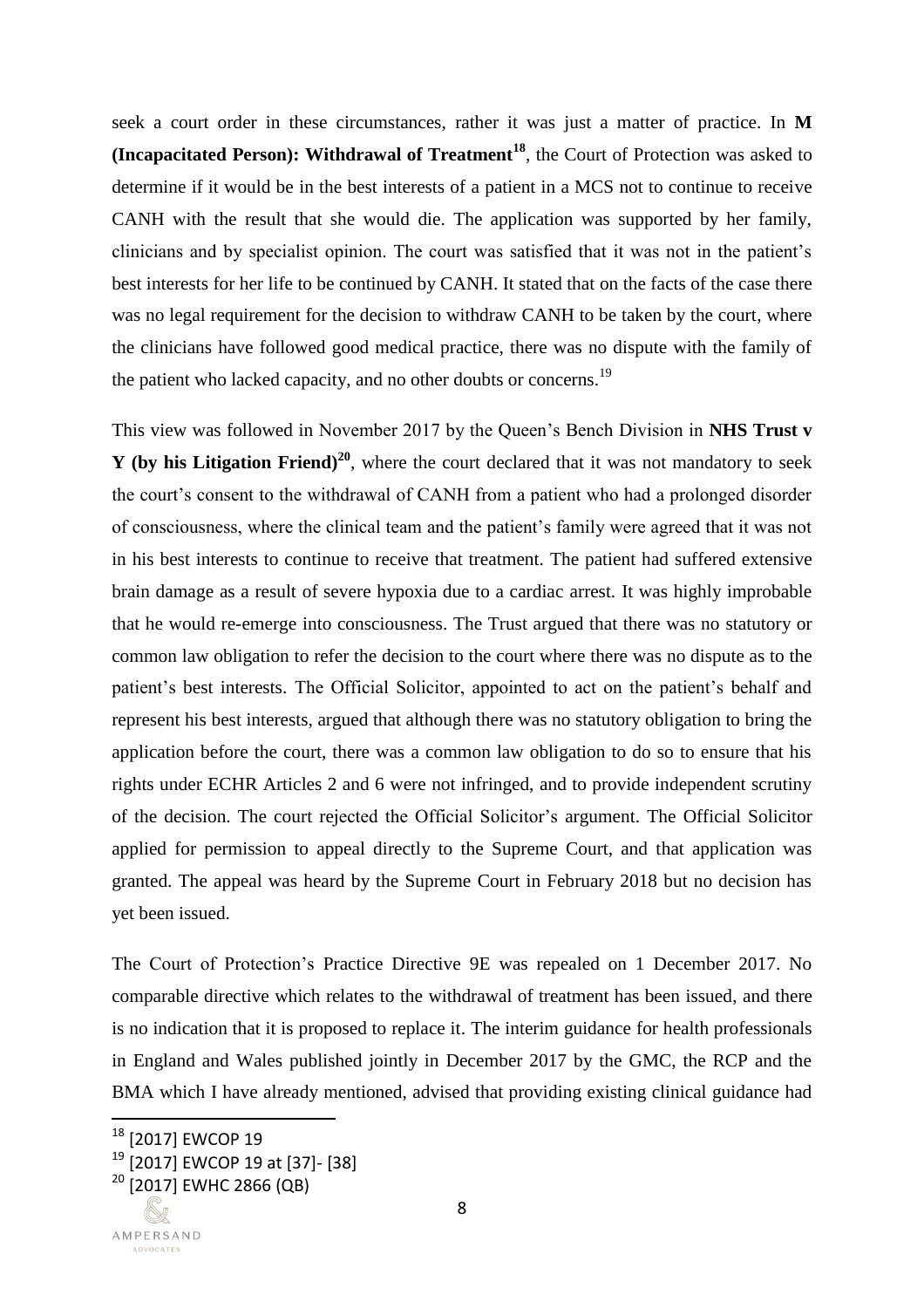been followed and all relevant parties agreed that it was not in the patient's best interests to continue with CANH treatment, good clinical practice did not require that court approval be sought before CANH could lawfully be withdrawn from patients in PVS and MCS.

### (ii) Best interests test

Given the procedural direction which existed in England until last year which required all applications for withdrawal of serious medical treatment in PVS and MCS cases to be made to a court, there have been many court decisions in England considering the issue of whether or not the withdrawal of treatment was in the patient's best interests, on the particular facts of each case.

Helpful statements on what requires to be considered in assessing a patient's best interests were given by the Supreme Court in 2013 in the case of **Aintree University Hospitals NHS**  Foundation Trust v James<sup>21</sup>. The patient was in a MCS and the Trust sought declarations in support of withholding certain life-sustaining treatment should his condition deteriorate further so that such treatment became necessary. The Court of Protection refused the application, but there was a successful appeal to the Court of Appeal, and then to the Supreme Court which upheld the Court of Appeal decision. Baroness Hale said:

*"[22]…the focus is on whether it is in the patient's best interest to give the treatment rather than whether it is in his best interests to withhold or withdraw it. If the treatment is not in his best interests, the court will not be able to give its consent on his behalf and it will follow that it will be lawful to withhold or withdraw it. Indeed it will follow that it will not be lawful to give it. It also follows that (provided of course they have acted reasonably and without negligence) the clinical team will not be in breach of any duty toward the patient if they withhold or withdraw it…* 

*[35] The authorities are all agreed that the starting point is a strong presumption that it is in a person's best interests to stay alive. As Sir Thomas Bingham MR said in the Court of Appeal in Bland , at p 808, "A profound respect for the sanctity of human life is embedded in our law and our moral philosophy". Nevertheless, they are also all agreed that this is not an absolute. There are cases where it will not be in a patient's best interests to receive lifesustaining treatment.*

*[36] The courts have been most reluctant to lay down general principles which might guide the decision. Every patient, and every case, is different and must be decided on its own facts. As Hedley J wisely put it at first instance in Portsmouth Hospitals NHS Tryst v Wyatt*

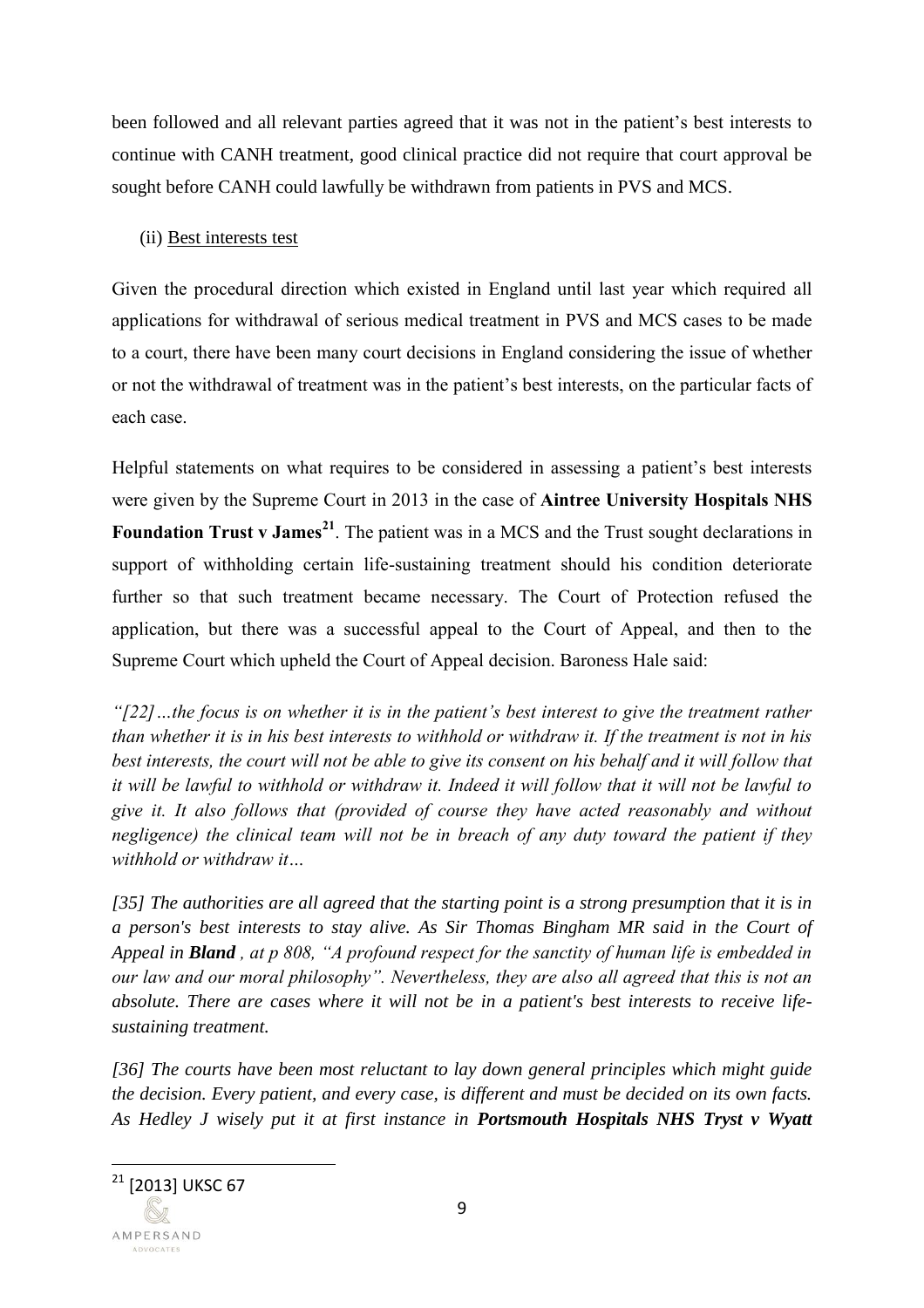*[2005] 1FLR 21, "The infinite variety of the human condition never ceases to surprise and it is that fact that defeats any attempt to be more precise in a definition of best interests" (para 23). There are cases, such as Bland, where there is no balancing exercise to be conducted. There are cases, where death is in any event imminent, where the factors weighing in the balance will be different from those where life may continue for some time…*

*"[39]…in considering the best interests of this particular patient at this particular time, decision- makers must look at his welfare in the widest sense, not just medical but social and psychological; they must consider what the outcome of that treatment for the patient is likely to be; they must try and put themselves in the place of the individual patient and ask what his attitude to the treatment is or would be likely to be; and they must consult others who are looking after him or are interested in his welfare, in particular for their view of what his attitude would be."*

Baroness Hale went on to say that the purpose of the best interests test is to consider matters from the patient's point of view. Where a patient is suffering from an incurable disability, the question is whether the patient would return to a quality of life he or she would regard as worthwhile<sup>22</sup>.

In **Great Ormand Street Hospital for Children NHS Foundation Trust v Yates<sup>23</sup>**, the Trust sought a declaration that it was in Charlie Gard's best interests for artificial ventilation to be withdrawn and for him to be given only palliative care. Charlie was a baby with a rare progressive condition: mitochondrial depletion syndrome. This condition left him unable to move his limbs or to breathe unaided. His organs were affected, he was deaf, suffered epileptic fits and was severely brain damaged. Charlie's parents opposed the application, as they wanted Charlie to undergo experimental therapy in America. The Trust succeeded in obtaining a declaration from the court in April 2017. The court agreed with the Trust that therapy would only prolong Charlie's suffering, that treatment was futile and not in Charlie's best interests. The court concluded that neither the experimental therapy nor continued ventilation was in Charlie's best interests, and ventilation could be withdrawn.

Charlie's parents appealed that decision. The Court of Appeal<sup>24</sup> dismissed the appeal and affirmed the long-established position that while parents have power to make many decisions on behalf of their children, where there is debate between medical professionals and parents, it is the court that decides, on the basis of what is in the child's best interests assessed in the

<sup>&</sup>lt;sup>22</sup> ibid at [44]- [45]

<sup>&</sup>lt;sup>23</sup> [2017] EWHC 972

<sup>&</sup>lt;sup>24</sup> [2017] EWCA Civ 410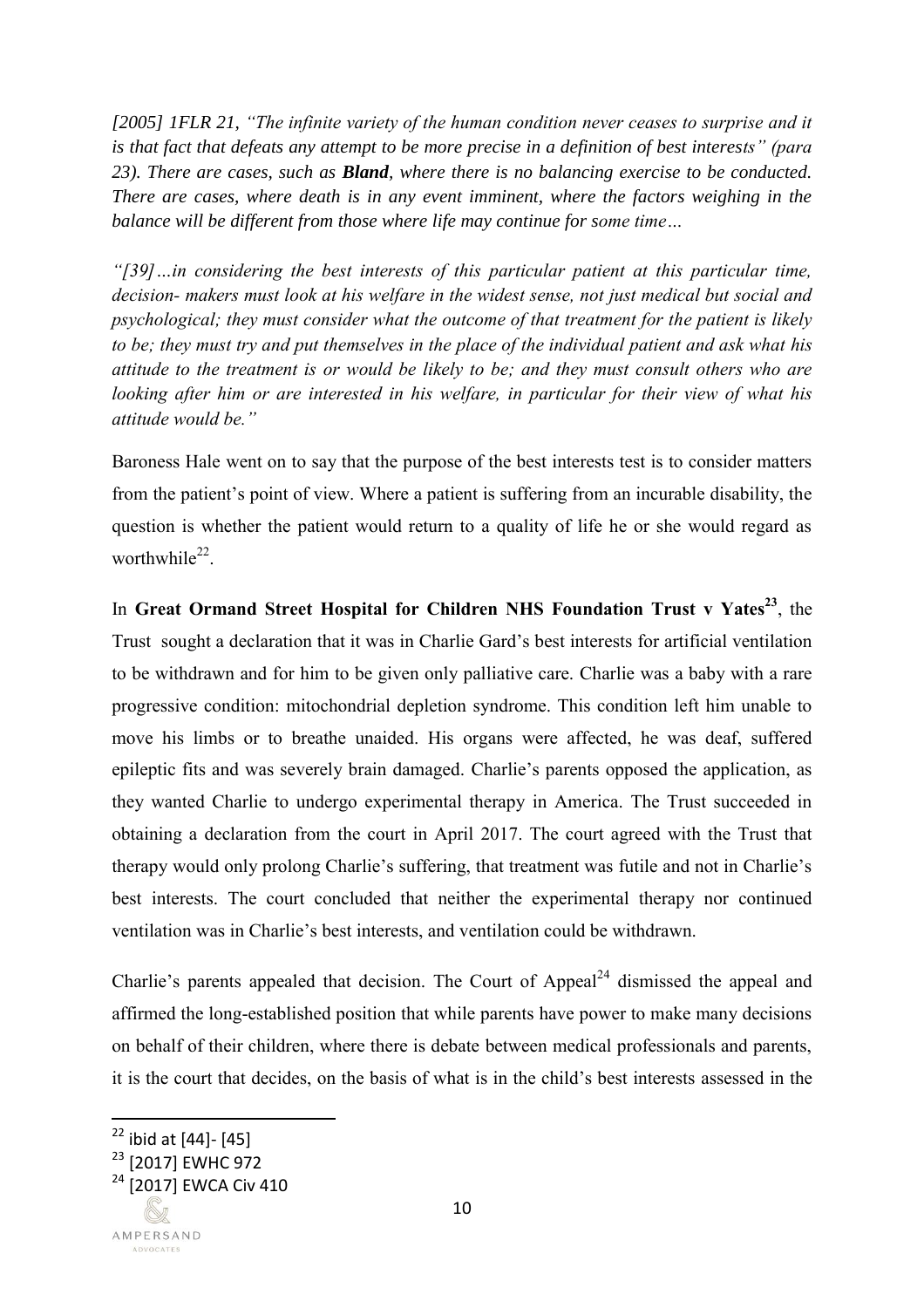widest sense. The Court found that the judge at first instance had been entitled to make the findings which he had. Charlie's parents sought permission to appeal to the Supreme Court, but permission was refused<sup>25</sup>. The Court confirmed that where there is a dispute about a child's welfare, it must be resolved by reference to the child's best interests; the child's rights rather than the parents' were of paramount consideration. The judge had made findings in fact which could not be challenged, he had applied the correct test, and the case did not raise an arguable point of law of general importance.

Both the Court of Appeal and the Supreme Court were clear that they retained decision making authority where the welfare of the child was at issue, rather than the parents having the final say. They were prepared to authorise the withdrawing of artificial ventilation, in Charlie's best interests. Charlie's parents made an application to the ECHR, claiming that there had been a violation of their and Charlie's Article 2 right to life, a violation of Charlie's Article 5 right to liberty, an interference with their Article 8 rights to respect for private and family life, and a violation of their Article 6 right by the Court of Appeal which had not heard evidence in deciding the question of significant harm. The ECHR found all arguments to be unfounded $^{26}$ .

Another recent high profile case related to the proposed withdrawal of ventilator support from Alfie Evans. In **Alder Hey Children's NHS Foundation Trust** v **Evans<sup>27</sup>** , the Trust applied for a declaration that continued ventilator support was not in 21-month- old Alfie Evan's best interests, and so it was not lawful for such treatment to continue. Alfie had been diagnosed with a rapidly progressive destructive brain disease. He was in a coma and required ventilation and intensive care. The medical evidence was that treatment for Alfie was futile. It was possible that he continued to experience pain. Alfie's parents wanted to take him to Rome for further treatment there, although no new treatment was offered. The court referred to and was guided by the best interests of the child approach, as set out in **Aintree.** It was satisfied that the continued provision of ventilation in circumstances which were futile compromised Alfie's dignity and failed to respect his autonomy. It therefore granted the

<sup>26</sup> *Charlie Gard and Others v United Kingdom* Application no. 39793/it 17, 28 June 2017 <sup>27</sup> [2018] EWHC 308 (Fam)



<sup>&</sup>lt;sup>25</sup> 'In the matter of Charlie Gard, Determination of Permission to Appeal Hearing', 8 June 2017 UKSC website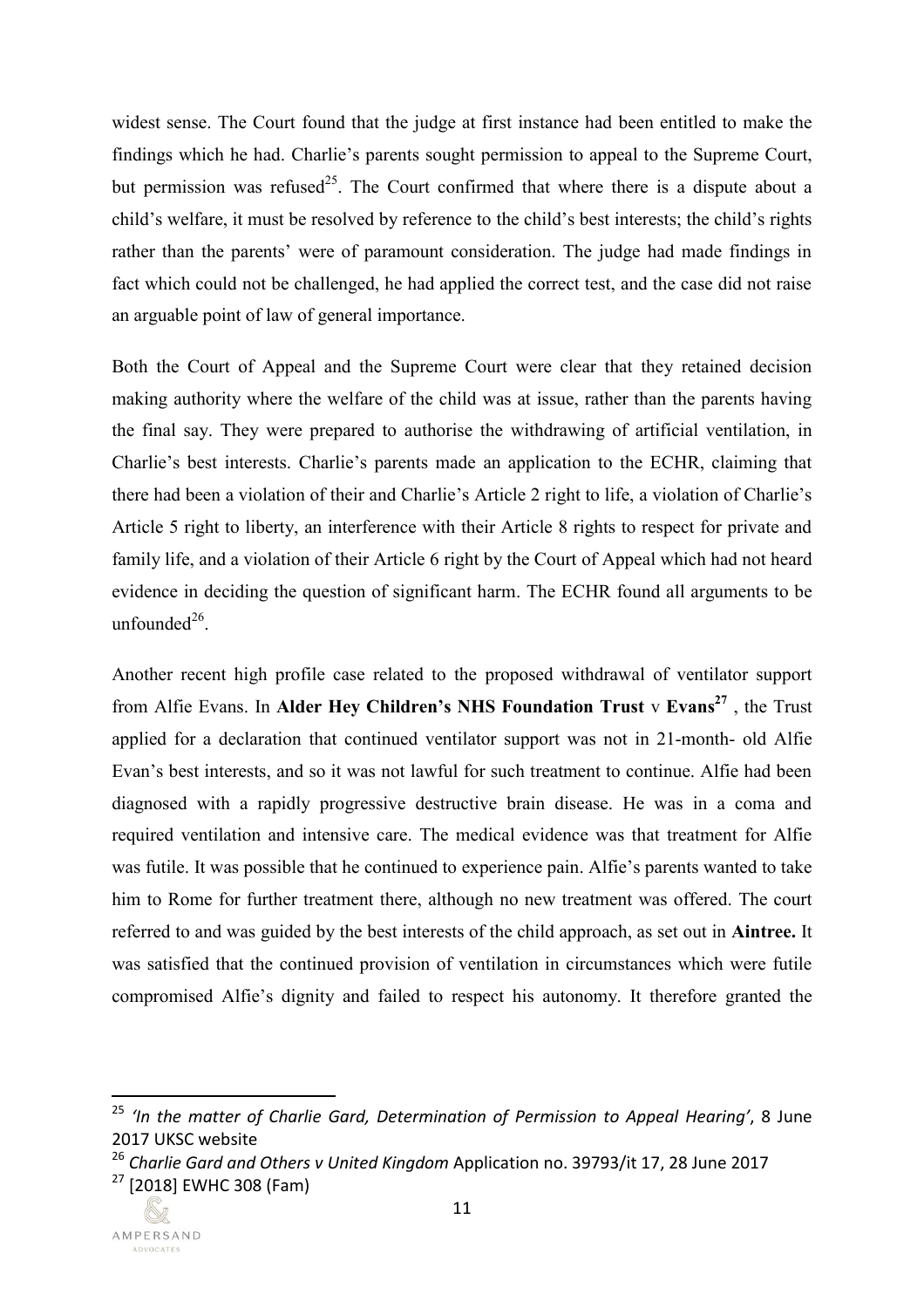Trust's application<sup>28</sup>. There was an unsuccessful appeal to the Court of Appeal (argued on one ground only), and then an unsuccessful application to appeal to the Supreme Court. The Supreme Court gave detailed reasons for its refusal of permission to appeal, which included a statement by the Court that *"the current law of England and Wales is that decisions about the medical treatment of children, like those about the medical treatment of adults, are governed by what is in their best interests"<sup>29</sup> .* The parents made an application to the ECHR which was also unsuccessful.

The parents then made an application for a writ of habeas corpus, on the basis that Alfie was being unlawfully detained in hospital. That application was rejected as being entirely misconceived. There was an appeal to the Court of Appeal, which was dismissed. The Court of Appeal reiterated that the decision as to Alfie's best interests must be governed by an objective assessment $^{30}$ .

There was then another application by Alfie's parents, who argued that there had been a change of circumstances since the initial decision February 2018. On 23 April 2018 Alfie had been extubated and was still breathing; he could be taken by military air ambulance, which was on standby, to a children's hospital in Rome. The court rejected the argument that there was a change of circumstances<sup>31</sup>. Alfie's parents applied for permission to appeal against this judgment but permission was refused on the basis of no reasonable prospects of success<sup>32</sup>. Alfie died on 28 April 2018.

Both the Charlie Gard and the Alfie Evans' cases can be contrasted with the position in many PVS and MCS cases, as both children had swiftly progressive conditions. By contrast, in many n PVS and MCS cases death may not be imminent and patients may live for many years.

4. The position in Scotland

l

 $28$  ibid at [66]. At [52], the court also quoted from an open letter by Pope Francis to the President of the Pontifical Academy for Life dated November 2017, in which Pope Francis called for greater wisdom in striking a balance between medical efforts to prolong life and the responsible decision to withhold treatment when death becomes inevitable.

<sup>&</sup>lt;sup>29</sup> Supreme Court 20 March 2018 at [17], quoted in [2018] EWCA Civ 805

<sup>30</sup> [2018] EWCA Civ 805 at [67]

 $31$  [2018] EWHC 953 (Fam)

<sup>&</sup>lt;sup>32</sup> [2018] EWCA Civ 984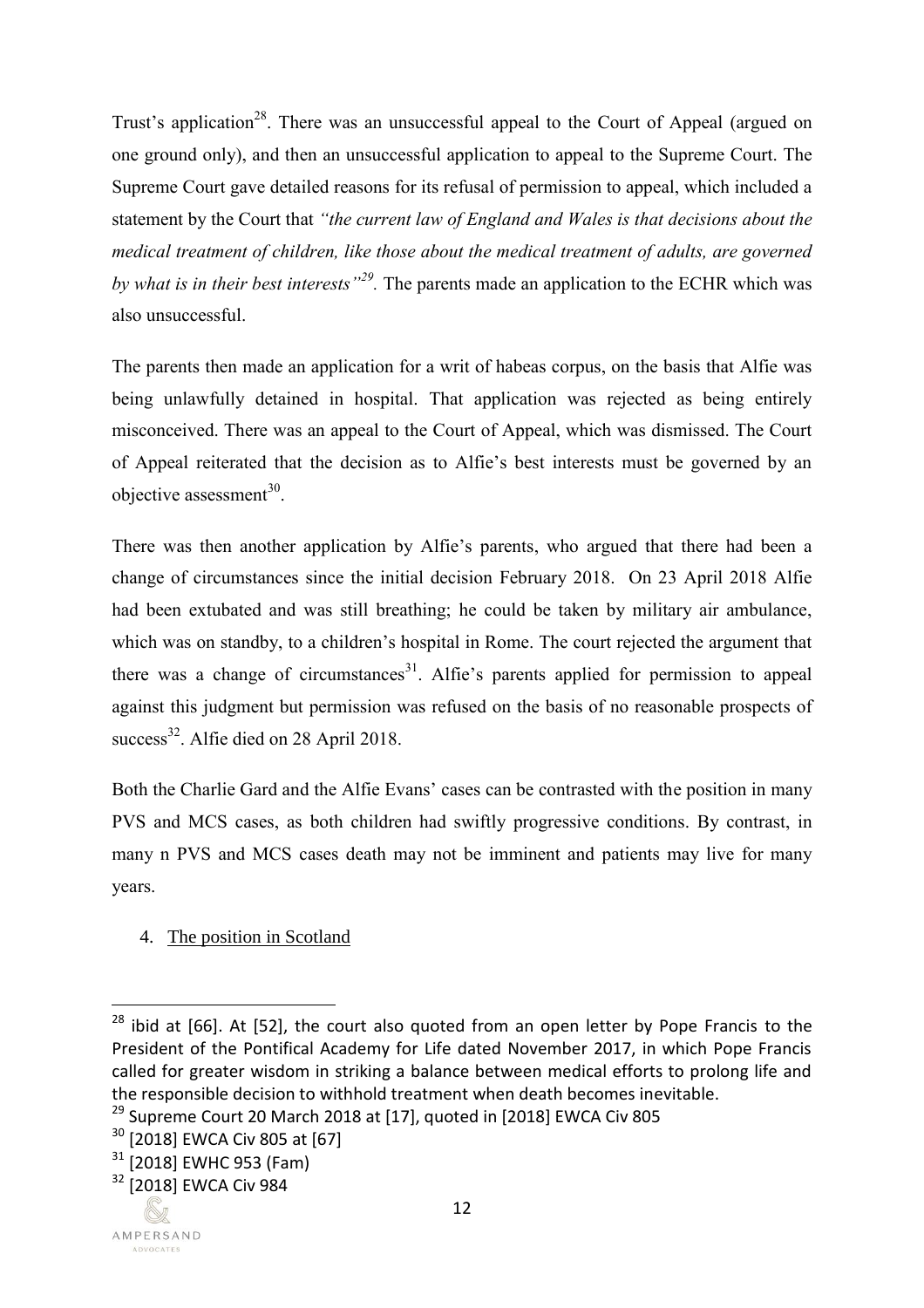In contrast to the position in England, there have been few court actions on the issue of withdrawing life support treatment from a patient who does not have capacity. The last reported Scottish case is **Law Hospital NHS Trust v Lord Advocate<sup>33</sup> .** The patient was in a PVS for around four years, and was kept alive through artificial feeding and hydration along with nursing care she received in hospital. There was no prospect of improvement in her condition. If nutrition and hydration treatments were withdrawn, she would die within 10- 14 days. The Trust sought a declarator that all life-sustaining and medical treatments might lawfully be discontinued and that thereafter no such treatment need be provided except for the sole purpose of allowing her to die peacefully with dignity and with the least distress. The medical staff and the patient's family all agreed with this course of action. There was a proof before the Lord Ordinary who reported the matter to the Inner House for guidance. The Inner House relied on and quoted from the English authorities, particularly **Airedale NHS Trust v Bland<sup>34</sup>**. The Inner House stated that the test to be applied was whether the proposed course was in the best interests of the patient. Lord President Hope said:

*"The question is whether the continuance of the treatment can be of any benefit to the patient in view of the condition which she has now reached. If it is possible to say that it can be of any benefit to her, then no doubt there is a balancing exercise to be done in order to assess whether it is in her best interests that the treatment should be discontinued. But if it cannot be of any benefit to her…then there are no longer any best interests to be served by continuing it."<sup>35</sup>*

The Inner House also stated that the decision whether an application would be necessary where it was intended to withdraw treatment had to rest in each case with those responsible for carrying the intention into effect, having regard in particular to the views of the patient's relatives and any statements of policy which might be issued by the Lord Advocate.

When the Lord Ordinary resumed consideration of the case, having obtained the Inner House's guidance, he was satisfied that there were no longer benefits to the patient in continuing her treatment and he granted an order authorising discontinuance of treatment<sup>36</sup>.

The Lord Advocate issued a statement of policy on 11 April 1996, in light of the views of the Inner House:

<sup>33</sup> 1996 SC 301 and *Law Hospital NHS Trust v Lord Advocate (No. 2)* 1996 SLT 869

<sup>34</sup> 1993 AC 789

<sup>&</sup>lt;sup>35</sup> 1996 SC 301 at 317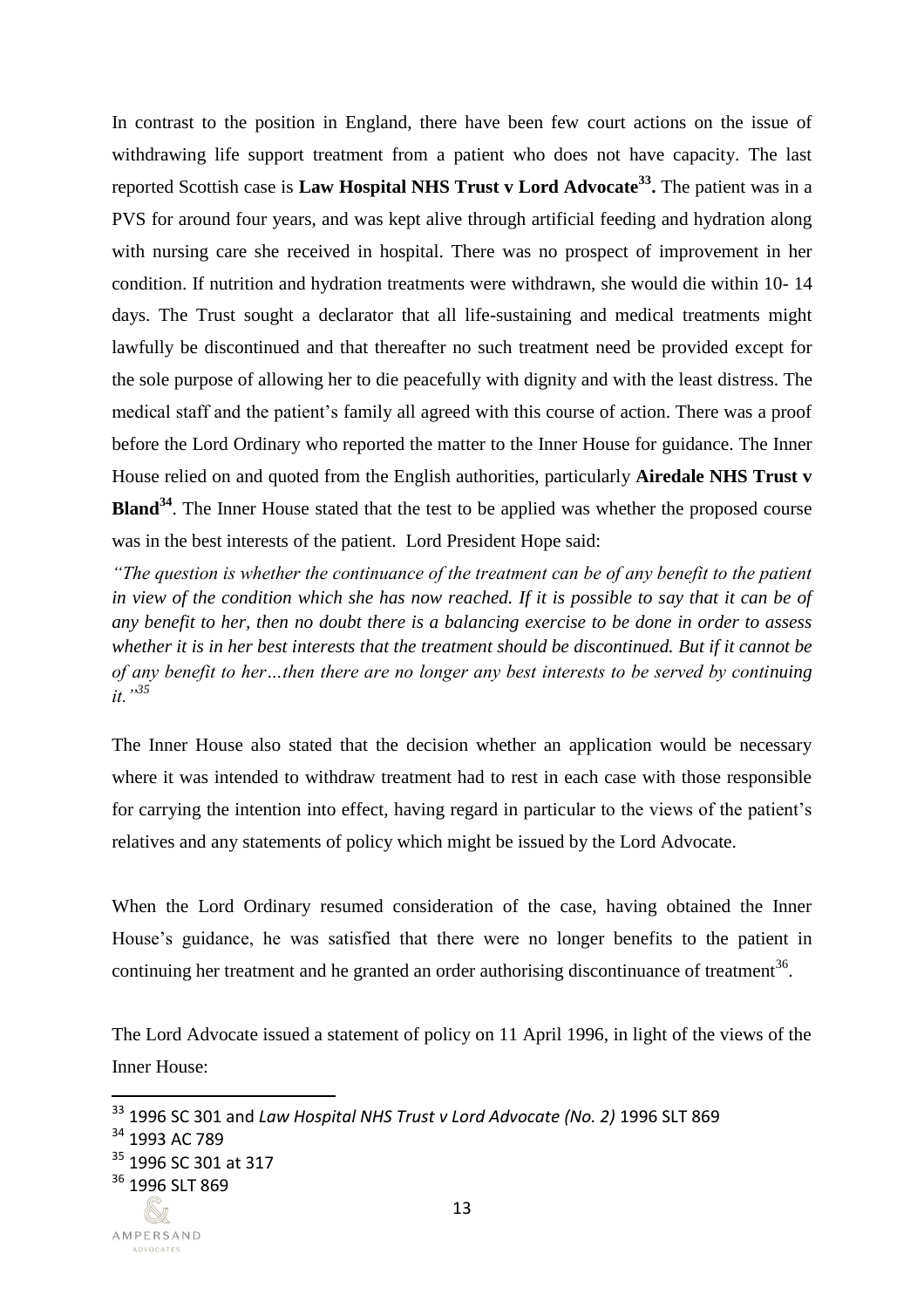*"The Lord Advocate has decided that he will not authorise the prosecution of a qualified medical practitioner (or any other person acting upon the instructions of such a practitioner) who, acting in good faith and with the authority of the Court of Session, withdraws or otherwise causes to be discontinued life-sustaining treatment or other medical treatment from a patient in a persistent, or permanent, vegetative state, with the result that the patient dies."<sup>37</sup>*

Recent guidance issued by the COPFS suggests that the Lord Advocate's position on this remains the same, so there will not be a prosecution if the medical practitioner acts in good faith and with the authority of the court. The Guidance also states that although immunity from prosecution does not automatically extend to medical practitioners who withdraw life sustaining treatment from patients in a persistent or permanent vegetative state so that the patient dies, if the doctors were acting in accordance with accepted medical practice and with the proper degree of care expected of them, it would be very unlikely that any prosecution would be brought against them<sup>38</sup>.

Since the **Law Hospital** case, there have been only been a few similar Scottish court actions, none of which have resulted in a reported decision.

Importantly, in the Inner House decision in **Law Hospital**, Lord President Hope set out the procedural requirements of future similar applications including the need to proceed by a petition, lodging with the petition two expert medical reports and the appointment by the court of a curator *ad litem* to the patient<sup>39</sup>. The current Rules of Court provide for such petitions to be raised under Rule 14.2(i), and the annotations to the Rules set out the procedural requirements stipulated by Lord President Hope.

### 5. Observations

As already noted, there are have been few Scottish cases on the issue of withdrawal of life support treatment, compared to in England. There may be several reasons for this

• the small size of the Scottish jurisdiction

<sup>39</sup> 1996 SC 301 at 319- 320

 $37$  Reproduced in 1996 SCLR 491 at 519

<sup>38</sup> '*Reporting Deaths to the Procurator Fiscal, Information and Guidance for Medical Practitioners*' COPFS 2015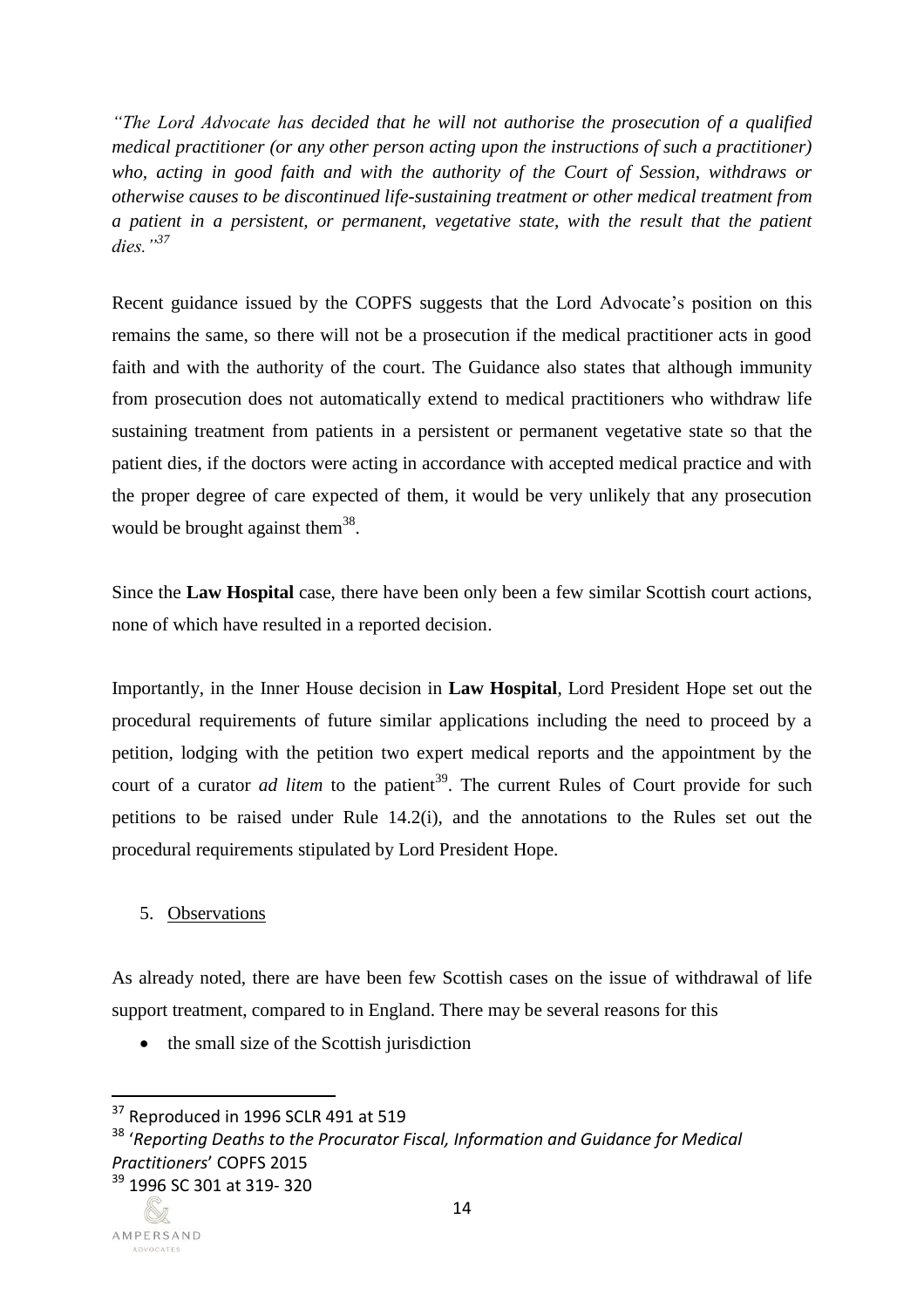- poor access to legal funding for potential challenges to medical decisions
- the lack of an equivalent to the Court of Protection or a procedural direction such as that which existed until earlier this year in England which required applications for withdrawal of supportive treatment in PVS and MSC cases to be made to a court
- a willingness by doctors to proceed without prior court approval.

It is anticipated that the Scottish courts will refer to and be guided by the English cases since the **Law Hospital** case in 1996.

The general approach from the authorities is to start from the presumption that it is in a patient's interests to continue to live, so acts by clinicians which will end or threaten life require justification. The potential for civil or criminal complaints remains, if life support treatment is withdrawn from patients in a VS or a MCS without the authorisation of a court order. For that reason, as a matter of practice, where medical guidance has been complied with and the view reached by clinicians is that treatment should be withdrawn, express agreement is sought from other involved parties such as relatives that the withdrawal is in the patient's best interests. Presumably this is done on the basis that it would not be lawful for the clinicians to carry on with treatment which they consider is against the patient's best interests. As noted previously, there is significant guidance for clinicians as to the best clinical practice for the diagnosis, care and treatment of patients with prolonged disorders of consciousness, which includes involving families. In most cases, it should be possible to reach agreement.

It is likely that there will continue to be some cases where agreement cannot be reached, possibly due to different views of the medical situation and potential treatment, or different views of the patient's quality of life and the value of maintaining that life. Mediation has been suggested as a way of resolving such disagreements, rather than applications to the court. Medition could potentially enable a better understanding of the facts which support the decision to withdraw treatment, in particular cases, and so lead to ultimate agreement of the decision. Otherwise, it is difficult to see how mediation could ever lead to a resolution of a fundamental dispute over withdrawal of treatment.